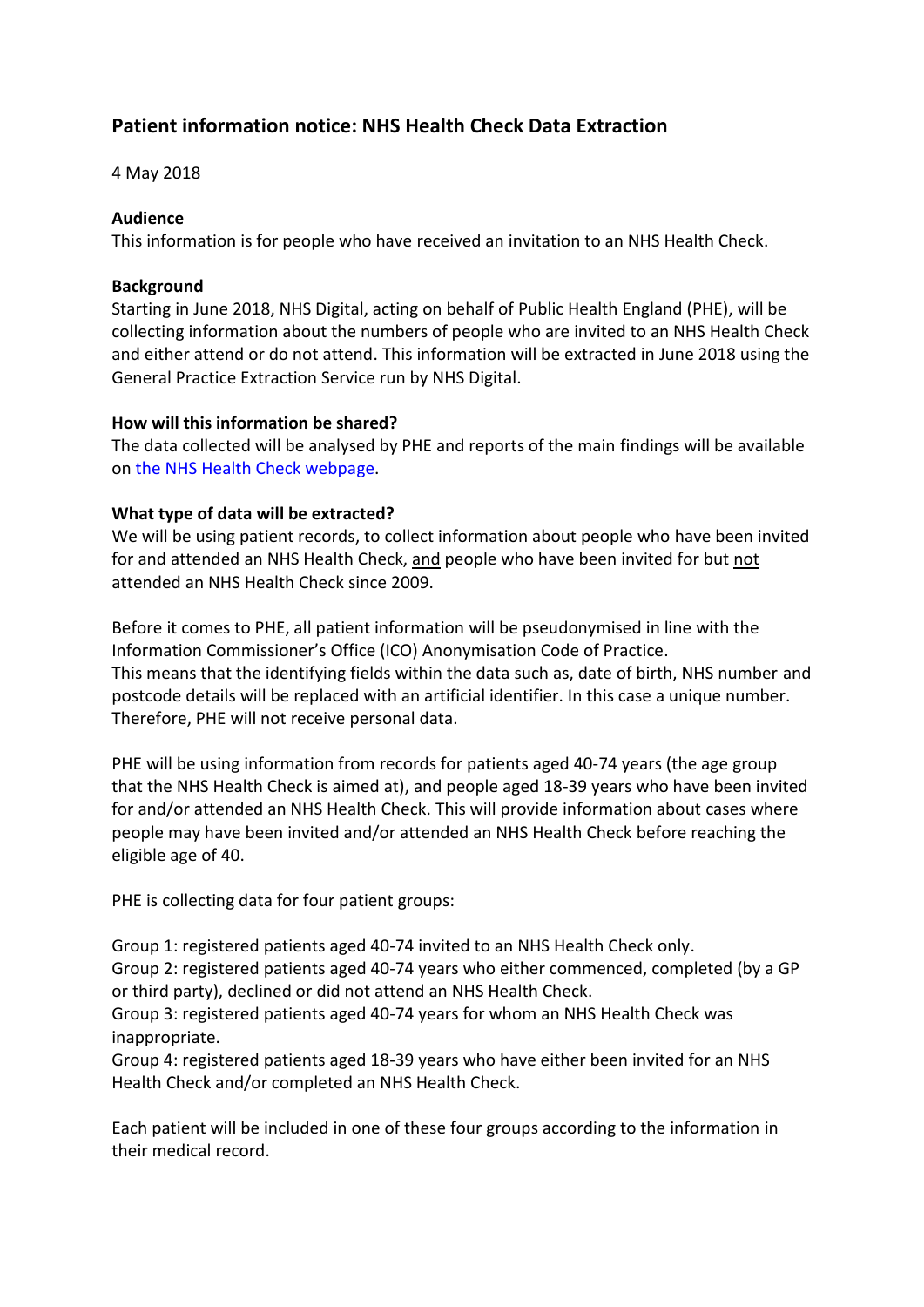A unique number will be created for each patient, which PHE can use to identify them instead of their personal details. This means any data used by PHE will be pseudonymised.

NHS Digital will collect the following information for each patient:

- NHS number (this information will not be passed on to PHE)
- date of birth (this information will not be passed on to PHE, though age at time of the extract will)
- postcode (this information will not be passed on to PHE)
- gender
- $\bullet$  patient active status
- general practice code
- date patient registered with the general practice
- date of death (if applicable) (this information will not be passed on to PHE)
- ethnicity
- first language (and whether an interpreter was needed)
- country of birth
- carer status
- diagnoses for disabilities: such as learning disability, serious mental illness, blindness, severe deafness

NHS Digital will extract information that relates to the health conditions that the NHS Health Check programme seeks to prevent or diagnose:

- smoking status
- family history of coronary heart disease
- body mass index (BMI) score
- cholesterol level
- blood pressure
- physical activity levels
- risk of cardiovascular disease
- alcohol use
- tests for cardiovascular disease risk factors
- cardiovascular disease diagnoses
- information on the advice or other information provided to the patient such as advice around diet
- information on any medication prescribed for cardiovascular disease

### **Who is collecting the data and how is it collected?**

The General Practice Extraction Service (GPES) at NHS Digital will extract the data from general practice (GP) patient records. NHS Digital will pseudonymise the information before passing it on to PHE.

### **Why is this information being collected?**

PHE wants to use the information collected in order to monitor access to the NHS Health Check programme for different populations, as well as the number of people in different communities who are attending an NHS Health Check when they are invited. It will also help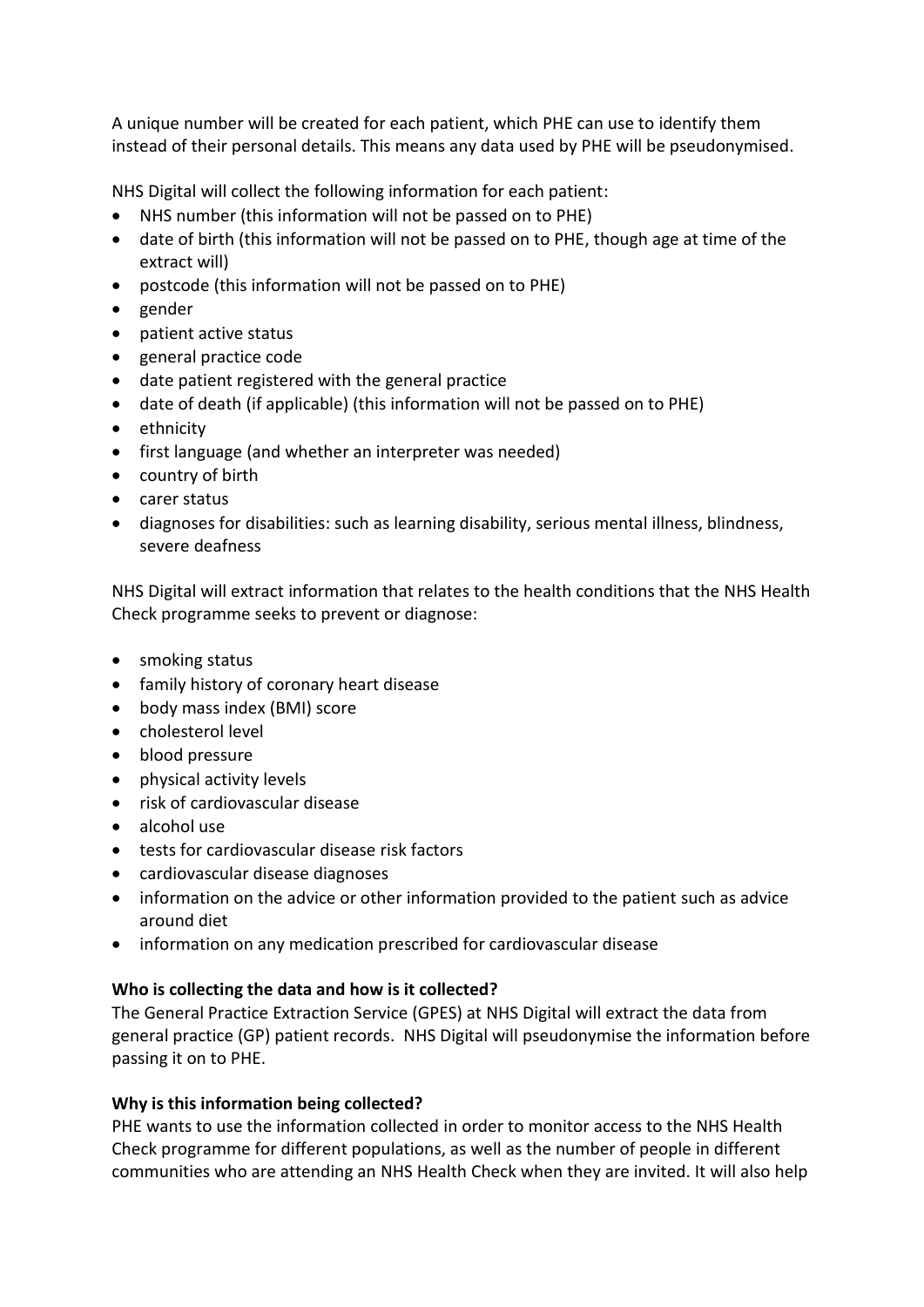to measure how well the programme is being run across England and whether it is having an impact on the health of local people.

To date, this information has not been collected on a national scale.

The data will also be analysed to inform our partners and other professionals involved in the programme, including the Department of Health, commissioners and professional groups who provide NHS Health Checks, such as pharmacists.

If any statistics or reports using this data are published, PHE will observe Government [standards](https://gss.civilservice.gov.uk/statistics/methodology-2/statistical-disclosure-control/) that ensure that individuals cannot be identified from published data.

## **How will the data be used?**

- to provide information on how the NHS Health Check programme is performing
- to show how the programme is performing in different areas of England
- to highlight opportunities for improvement in how we deliver the NHS Health Check programme
- in the future, PHE hopes to use this data to track how the NHS Health Check programme has made a difference to the long-term health of patients

### **What happens to the data when it is sent to PHE?**

All confidential personal information such as NHS Number, date of birth and postcode will be removed, and a unique ID will be created. PHE will not receive any personal information.

In order to allow us to track how the NHS Health Check programme has impacted the longterm health of patients, at a later stage PHE might seek to link the information we are collecting with other information such as hospital records. It is anticipated that the linkage would be done by NHS Digital, using the unique ID to link records.

### **Who will the data be shared with?**

We will be sharing our findings with local authorities and these will also be publically available. These findings will be aggregated, which means that data will be grouped together. No individual patient information will be shared or made publicly available.

### **How will this affect the patients concerned?**

There will be no impact on patients from sharing the data, as no one can be identified from the information shown in our reports.

# **What if I do not want my data to be collected?**

If you do not wish your data to be collected, please contact your GP to register a Type 1 optout. This is an objection that prevents an individual's personal confidential information from being shared outside of their general practice except when it is being used for the purposes of direct care, or in particular circumstances required by law, such as a public health emergency like an outbreak of a pandemic disease.